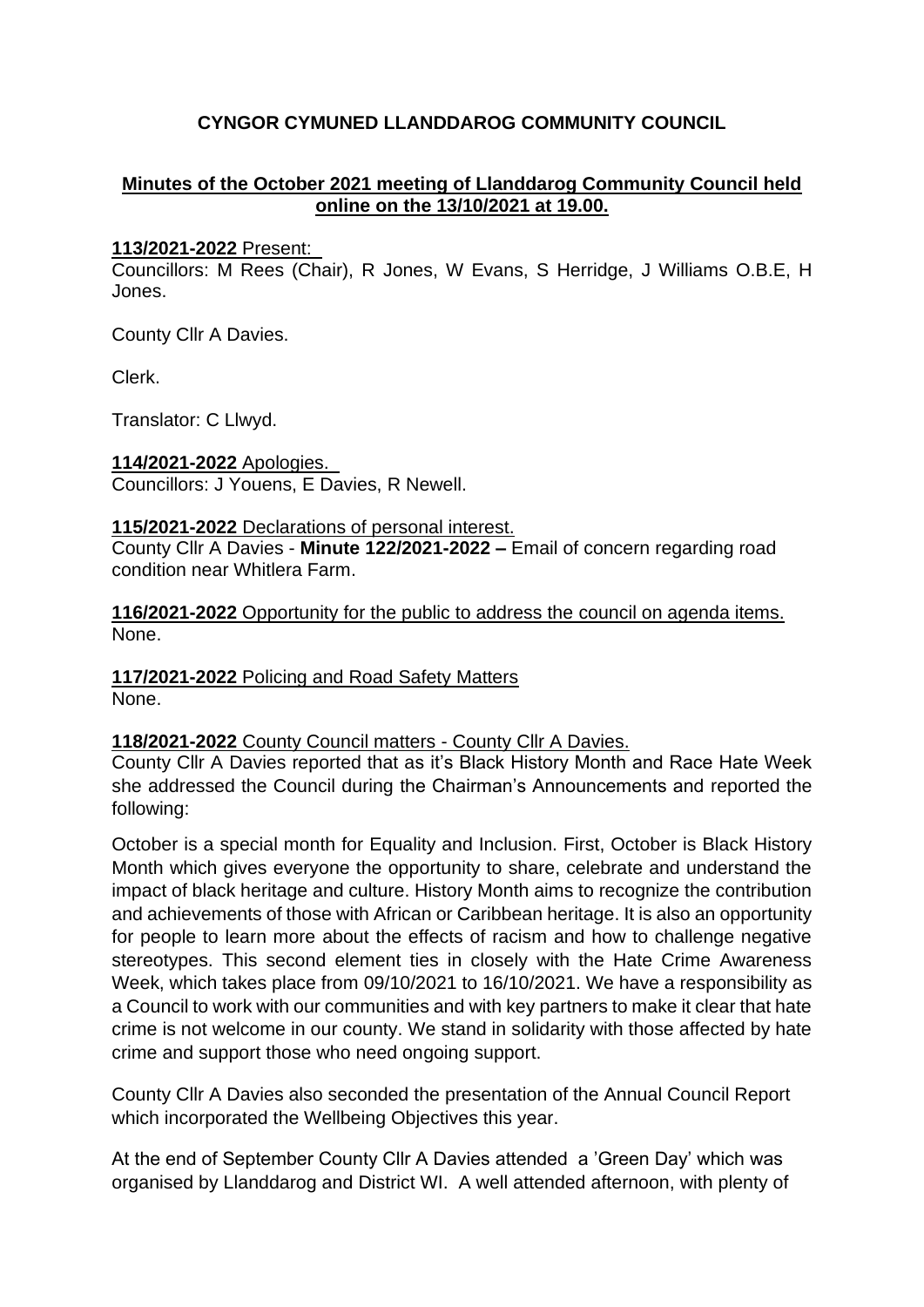stalls for people to see. Congratulations Llanddarog and District WI. I addressed the Group and informed them about the Net Zero Carbon progress which is being made by Carmarthenshire County Council.

# **119/2021-2022** Chairman's Report.

Cllr M Rees reported that she had attended a Llanddarog and District WI event in Llanddarog Village Hall on 25/09/2021 to celebrate the Great Big Green Week in support of the Climate Coalition. This was the second time an opportunity had occurred to allow her to wear the Chairman's chain.

The Chair congratulated County Cllr A Davies and her daughter Gwenllian of Cwtsh Y Clos Nursery in Llanarthne on coming first in the "Day Nursery of the Year" category with Mudiad Meithrin.

#### **120/2021-2022** Confirmation and signing of the Minutes of the Council Meeting 14/07/2021.

It was **resolved** to confirm the minutes for 08/09/2021 and for the clerk to deliver the minutes to the Chair for signing on 18/10/2021. Proposed by Cllr R Jones and seconded by Cllr W Evans.

# **121/2021-2022** Matters arising from the above minutes.

The Clerk informed council members that all matters to **resolve** had been actioned and if correspondence had been received, a copy of the Email had been sent to each member for information.

The Clerk reported that the posts at the glass recycling compound in Mynyddcerrig had still not been repaired by Carmarthenshire County Council and that it required attention before the winter. **Resolved** for County Cllr A Davies to contact the relevant department for a third time to make repairs.

#### **122/2021-2022** To note correspondence or to list for consideration at a forthcoming council meeting.

The Clerk reported that he had received an Email from a community member on 10/10/2021 and forwarded to all council members on 11/10/2021. The letter reported the following issue:

"I'd like to draw the council's attention to an issue that has been causing concern for a number of months now - the dangerous condition of the main road around Whitlera Farm when cattle move from the fields near the road junction that leads to this property and others, to the farm. Whilst clearly the cattle need to be moved, the road is left dirty causing vehicles to slide dangerously when approaching the junction.

The issue has been referred to the local authority by residents on this road on two occasions this year - July 27th and August 16th but the problem persists. Residents have in the past asked persons from the farm to arrange for efforts to be made to clean the road, but nothing is ever done.

Another concern is the fact that cattle are moved across the road without adequate supervision leading to a dangerous situation on what is a fast main road.

I enclose photographs of the junction and the dangerous road condition.

I would appreciate the community council's attention to this matter".

The matter was discussed at length by Community Council members with Cllr W Evans stating that a track had been built to assist the farmer so that the road was not required. Cllr W Evans and Cllr H Jones stated that it was the farmer's responsibility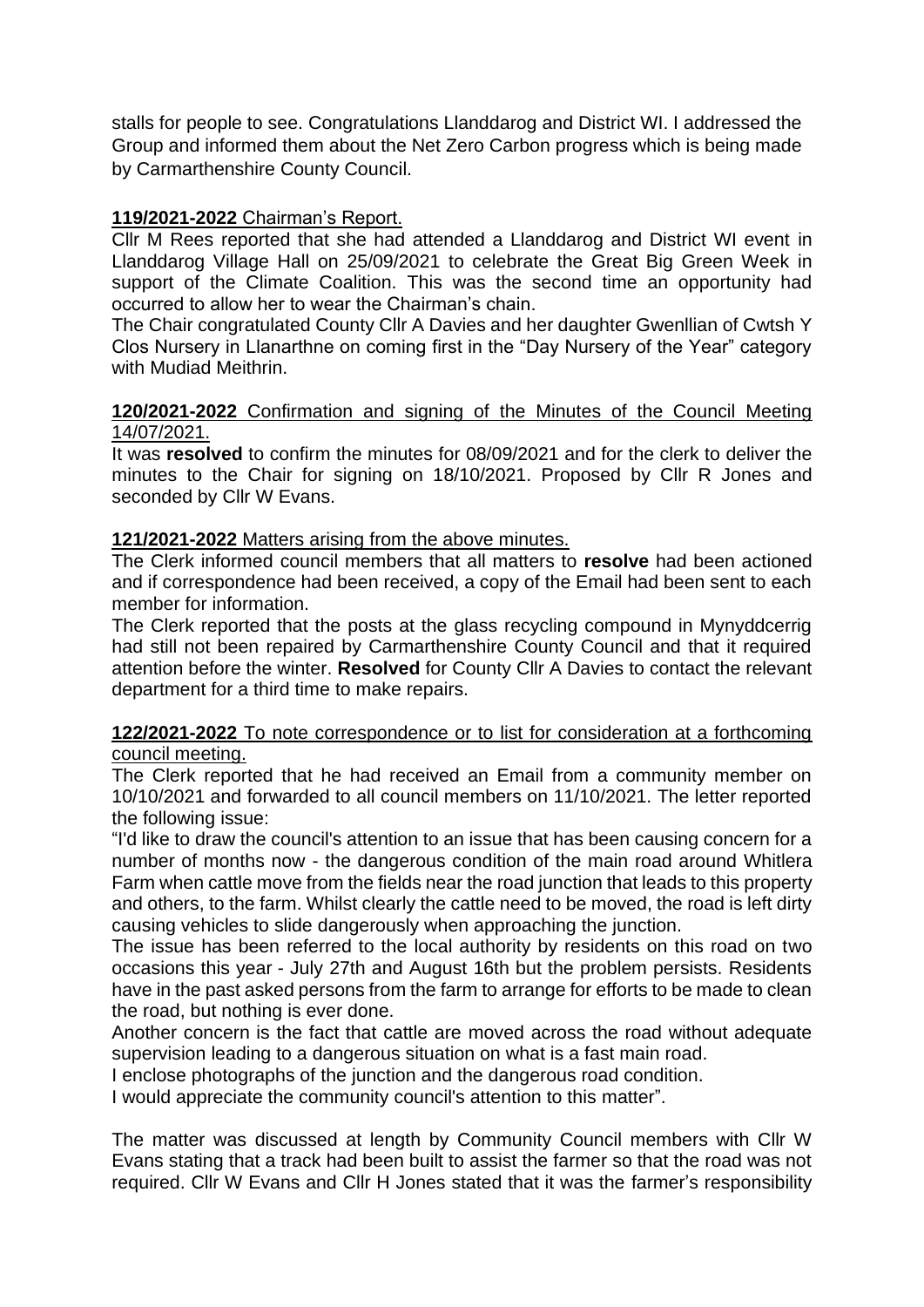to clean the road after the cows had crossed especially when the crossing point was near a junction. Cllr H Jones showed concern to public safety and animal welfare as to the lack of supervision whilst the animals crossed the road. The Clerk enquired if "Cows Crossing" signs were sited in the area. It was **resolved** for the Clerk to contact the relevant department at Carmarthenshire County Council to remind them of the issue and to deal with the matter urgently. The Clerk to also ask for "Cows Crossing" signs be erected in this area.

The Clerk reported that he had received a telephone call on 12/10/2021 from an irate member of the community stating that Carmarthenshire County Council were hesitant in helping him relocate due to the condition of his home. The community member showed anger and used foul language towards the Clerk despite the Clerk not having any prior knowledge of the issue. The Clerk agreed to assist the community member to the best of his ability and limited resources. The Clerk contacted the Chair, Vice-Chair and County Cllr A Davies to help assist with the matter. The Clerk reported that Carmarthenshire County Council had taken steps to assist the community member numerous times but were sometimes unable to access the property. The matter had been reported to the Housing Department at Carmarthenshire County Council and they were hoping to resolve the matter within a few days. **Resolved** to note.

The Clerk reported that a letter had been received from the Carmarthenshire Federation of Young Farmers Clubs asking the Council to consider giving financial assistance towards the running of the movement at County level. **Resolved** to consider in the November meeting on 10/11/2021.

#### **123/2021-2022** Planning.

No objections to the following planning applications. Proposed by Cllr J Williams O.B.E. and seconded by Cllr R Jones.

**PL/02738** - New extension to house to provide accessible facilities for disabled client. Conversion of stables to storage and carers break room. Reconfigured drive access to provide step free access to house. New fences to boundary - The Ridings, Porthyrhyd, Carmarthen, SA32 8PP.

#### **124/2021-2022** Payments.

The below payments were certified in the September monthly meeting and **ratified** in the October monthly meeting. Copies of invoices sent to all members electronically prior to payment for authorisation. Proposed by Cllr J Williams O.B.E. and seconded by Cllr H Jones.

| <b>Method of</b><br><b>Payment</b> | <b>Date</b> | <b>Suppliers &amp; Details</b>     | Sum £ inc<br><b>VAT</b> |
|------------------------------------|-------------|------------------------------------|-------------------------|
| Online                             | 23/09/2021  | <b>Nest</b>                        | 32.58                   |
| Online                             | 27/09/2021  | WCVA Inv - 339                     | 21.30                   |
| Online                             | 27/09/2021  | J.G Evans - September<br>Payroll   | 342.94                  |
| Online                             | 27/09/2021  | HMRC PAYE - Period 6               | 89.80                   |
| Online                             | 27/09/2021  | Edge IT Systems - Inv 35225        | 135.36                  |
| Online                             | 27/09/2021  | Dynefor Tree Services - Inv<br>005 | 250.00                  |
| Online                             | 27/09/2021  | Catrin Llwyd - CCLL1               | 70.00                   |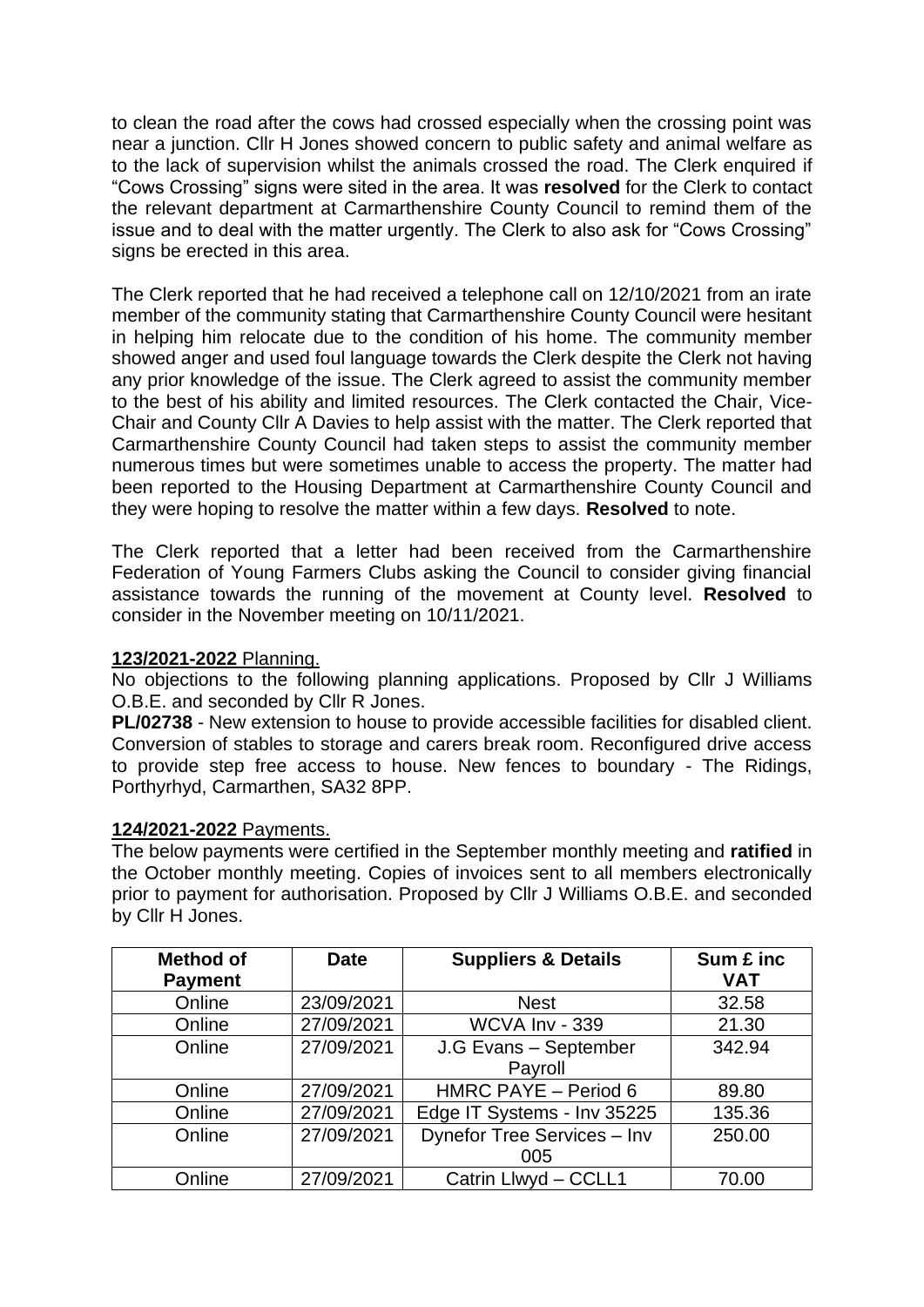# **125/2021-2022** Receipts.

None.

# **126/2021-2022** To receive the report of the Internal Financial Examiner for the period 01/07/2021 - 30/09/2021.

Each member had been provided with a written report prior to the meeting. A full verbal report was provided by Cllr R Jones (Internal Financial Examiner). The report confirmed the accuracy of the bank reconciliation and statement of accounts provided to the council. It also confirmed the accuracy of the on-going budget report provided. It was proposed by Cllr J Williams O.B.E. and seconded by Cllr W Evans to accept the report. Members thanked Cllr R Jones and the Clerk for their work.

# **127/2021-2022** Asset Maintenance Report.

The Clerk Emailed a copy of the Asset Register and Maintenance Report to all council members on 06/09/2021. The report included a recent list of all assets belonging to Llanddarog Community Council, their condition, audit value and insurance value. Cllr J Youens requested that the condition of the Chairman's Chain be confirmed at the October meeting on 13/10/2021 as the Chair was not present.

Cllr M Rees confirmed that the Chairman's chain was in good condition and that no repairs were required. The Clerk asked if council members wished for the name bars to be purchased mid-year or wait until Cllr M Rees had completed her year. The consensus was to wait until May 2022. **Resolved** to note.

# **128/2021-2022** To receive update regarding DFS sign at Lan Lucis Bridge.

County Cllr A Davies, Cllr Robert Jones and Cllr J Williams O.B.E met with Mr Andrew Morgan on 16/06/2021 to discuss the provision and location of a DFS sign on the section of road between Lan Lucis bridge and the dual carriageway off slip T junction in Porthyrhyd.

Mr Andrew Morgan reported that there was no convenient location to locate the sign between the T junction and Landeg Garage. The most convenient location available was on the grass verge adjacent to the Porthyrhyd village sign. The fact there was no convenient electrical supply available at that location meant that the DFS sign would be solar powered.

A solar powered DFS sign is more expensive than the DFS sign sited on the Drefach road but as in that case the cost would be split 50/50 between Carmarthenshire County Council and Llanddarog Community Council. There was no indication given as to when the sign would be installed but it would be prior to 31/03/2022 once the order was confirmed to Mr Andrew Morgan by the Clerk. **Resolved** to discuss in the September meeting on 08/09/2021.

Cllr R Jones reminded council members that an Email had been received from Mr Andrew Morgan (Traffic Engineer Carmarthenshire County Council) and that a visibility survey at Lan Lucis bridge was imminent. Cllr R Jones suggested that the result of the survey be analysed prior to any decision being made regarding the DFS sign and that the agenda item be deferred to the October meeting on 13/10/2021 as only five council members were present.

The following Email was received from Mr Andrew Morgan on 09/08/2021 and forwarded to all council members on 11/08/2021: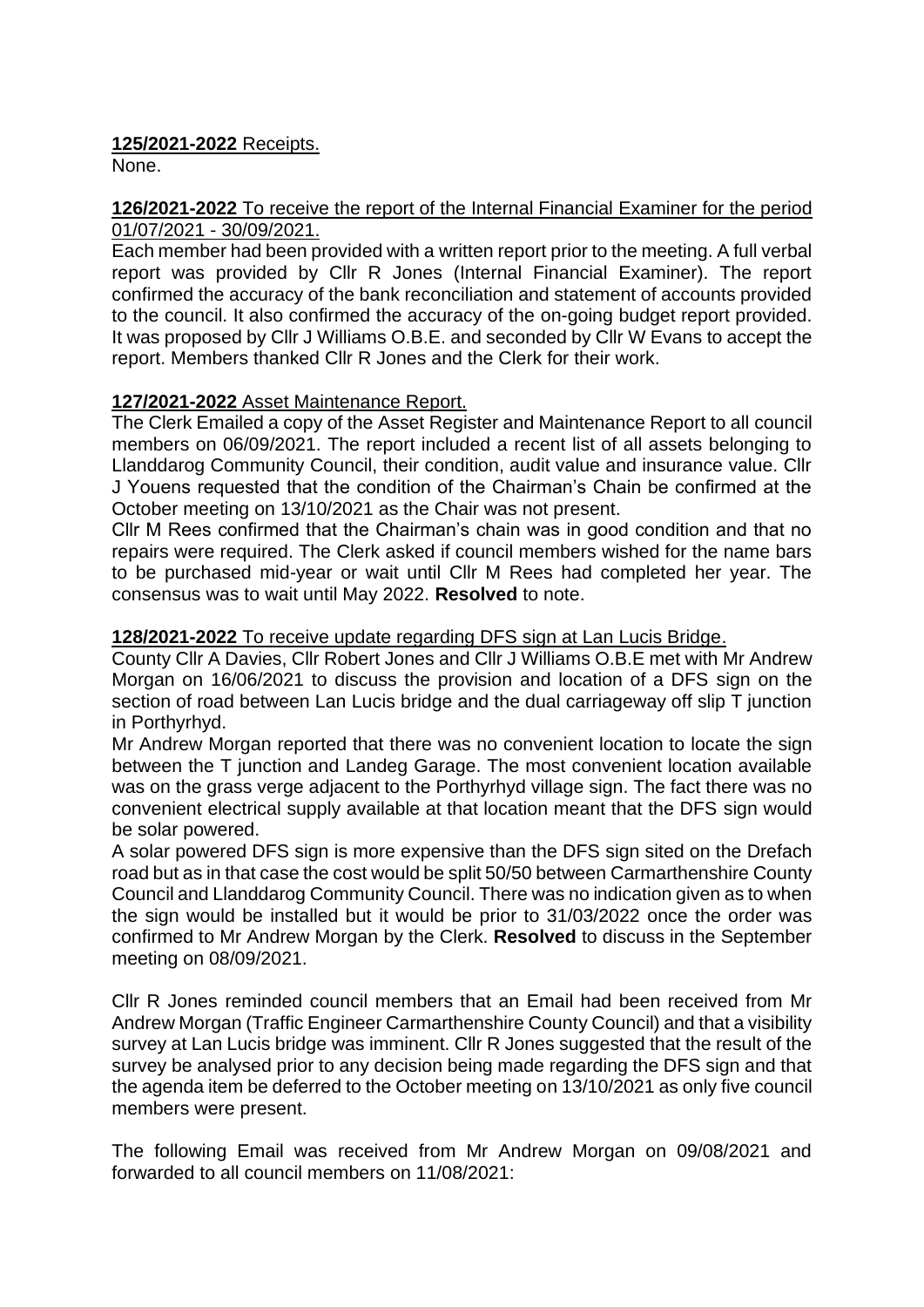"I refer to previous correspondence regarding the above, and also to the recent site meeting at Porthyrhyd attended by myself, Cllr Ann Davies and community councillors John Williams and Robert Jones.

I can confirm that the estimated cost for the manufacture, erection and commissioning of one number solar powered 30mph driver feedback sign (DFS), at the location shown on the enclosed plan, will be in the region of **£2,769.00 + VAT**. This price includes the manufacture, erection and commissioning of the DFS sign as well as the cost of providing the necessary post and solar panel.

All future maintenance costs will also be borne by the County Council.

Therefore, I would be grateful if you could confirm in writing whether your community council is willing to pay for 50% of the cost of the scheme, which would be **£1,384.50 + VAT**. The County Council would then pay the remaining 50% of the cost of the works. This scheme could then be carried out within this financial year 2021/22. With regards to the request for double white lines to be provided at this location, I would inform you that I have arranged for a forward visibility survey to be carried out to ascertain whether a system of double white lines on both approaches to the bridge is justified. Once this survey has been carried out and the results have been analysed, I will then arrange for a red coloured banding to be provided on the approaches to the bridge as agreed at the site meeting, with either the existing centre line or the double white line road markings to be provided, depending on the results of the survey."

**Resolved** for the Clerk to contact Mr Andrew Morgan for an update on the visibility survey.

The following Email was received from Mr Andrew Morgan on 28/09/2021 and forwarded to all council members:

"The survey is due to be carried out on Monday  $11<sup>th</sup>$  October 2021. I shall therefore update you after the results of the survey have been analysed and a decision has been made".

**Resolved** to defer the matter until the November meeting on 10/11/2021.

## **129/2021-2022** To discuss the Queen's Platinum Jubilee Beacon 02/06/2022.

County Cllr A Davies reported that she had suggested to Llanarthne Community Council about approaching the National Trust to see if they want to organise a beacon in Paxton's Tower. County Cllr A Davies also suggested the potential use of the tower at Llanddarog Church to aid in the celebrations. Council members discussed the suggestions and agreed to ask the Clerk to contact the National Trust to discuss the matter. **Resolved** for the Clerk to contact the National Trust and place on the agenda for the November meeting on 10/11/2021.

## **130/2021-2022** To discuss energy assessment aid.

The Clerk had received an Email from Utility Aid on 01/08/2021 and forwarded to all council members on 03/08/2021. The Email stated the following:-

"I'm writing to you with great news that Utility Aid are now in partnership with The National Association of Local Councils to support 10,000 councils in the UK with all things energy. Take a look at the NALC website for further information about the partnership.<https://www.nalc.gov.uk/about/our-partners#utility-aid>

We specialise in energy for street lighting, public conveniences, council offices, sports pavilions, cemeteries, town halls and other council run buildings as one of the sponsors for the Society of Local Council Clerks and manage the energy for hundreds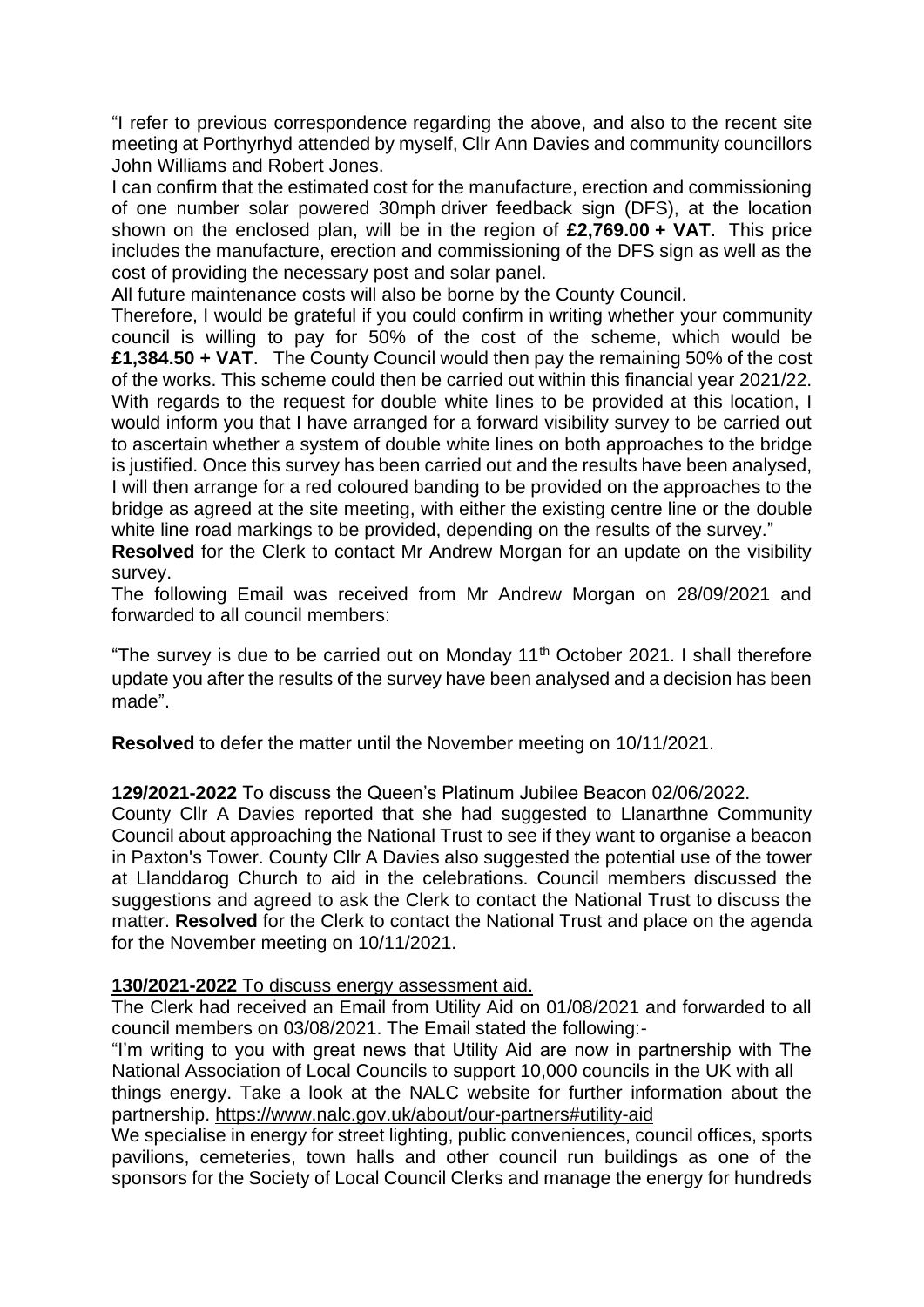of town and parish councils in the UK. We also offer the option of collective purchasing for town and parish councils to hugely reduce costs by bulk buying and can even support you on your journey to net zero with qualified assessors and access to a large variety of green energy suppliers.

#### **We get better rates for charities & councils**

Because we specialise in the not-for-profit sector, we receive preferential charity rates from the 30 suppliers we work with. Our prices have been audited and we're around 12% cheaper than the wider market. So, if you have a new energy contract to negotiate, we'd love to help you get the very best value from that and ensure you retain as much of your funding for what you do best, providing vital front-line services to society."

The above was discussed by all council members and as the energy assessment was provided free of charge, it was decided that an application be completed by the Clerk to clarify if any financial savings were available to Llanddarog Community Council. Proposed by Cllr R Owen and seconded by Cllr R Newell. **Resolved** for the Clerk to complete the application form and report in the October meeting on 13/10/2021.

The Clerk reported that he had spoken with an operator from Utility Aid and since Llanddarog Community Council receive an invoice from Carmarthenshire County Council for all the energy used, they were unable to offer any support. The Clerk also informed the council members that all village halls within the community were eligible for Utility Aid support and that he had informed all relevant parties. **Resolved** to note.

# **131/2021-2022** Forum in order for Members to raise reports / questions through the Chairman.

Cllr H Jones reported that a decision was imminent as to whether he would be accepted as a co-opted member of Llanddarog School's board of governors instead of being a Community Council representative.

Cllr H Jones had approached Cllr J Williams O.B.E. to ask if he was willing to represent Llanddarog Community Council on Llanddarog School's board of governors as a family member attended the school. Cllr J Williams O.B.E. stated that he was willing to fulfil the role if no one else wished to volunteer. **Resolved** to note.

Cllr S Herridge reported that the water pressure in Porthyrhyd had been very low over the past few days and that Welsh Water were monitoring the issue. Cllr R Jones also reported the same issue in Pontfaen but the water pressure had been partially restored. **Resolved** to note.

The Clerk wished to thank Cllr W Evans for his assistance with regards to all the work involved with the Gwili Evans bench.

## **132/2020-2021 In camera 20.11.**

Those who were not Community Council members or the Clerk departed the meeting – not to return. The exclusion is due to personnel / staffing matters being discussed.

## **133/2020-2021** Staff pay run October 2021.

The Clerk reported the payroll amounts verbally to all council members. It was **resolved** to accept the report and ratify the payment of the sums as presented. Proposed by Cllr S Herridge and seconded by Cllr R Jones.